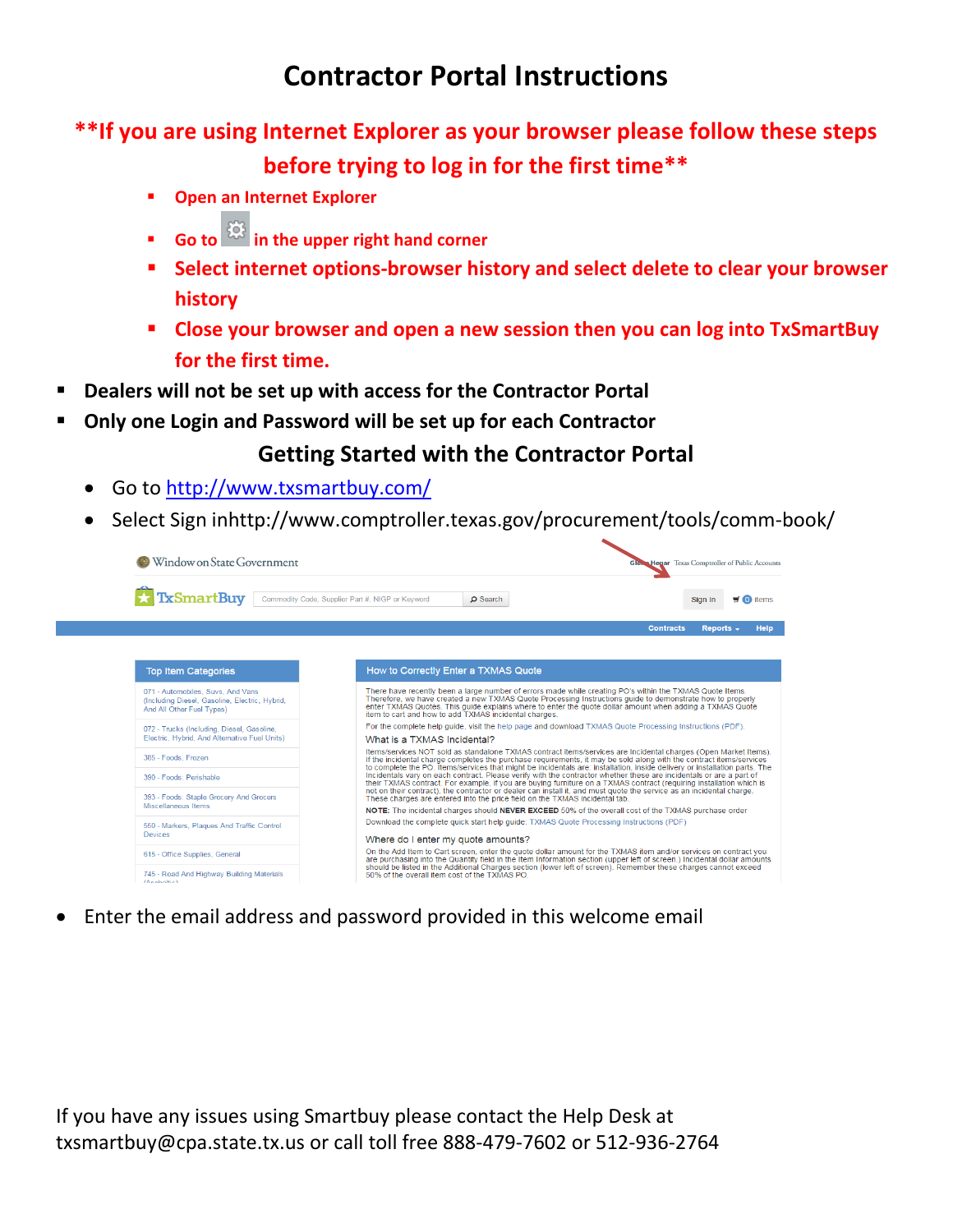You will be prompted to change your password and set up your security questions, when complete, select set up account

### **First Time Account Setup**

Welcome to TxSmartBuy! To begin using TxSmartBuy, please set up your account following the steps below.

#### STEP 1. CHOOSE A NEW PASSWORD

#### Password Criteria

- 1. At least 8 characters long
- 2. Contains at least 3 of these 4 character types:
	- o Uppercase alpha characters (A, B, ... Z)
	- o Lowercase alpha characters (a, b, ... z)
	- o Numbers (0, 1, 2, 3, 4, 5, 6, 7, 8, 9)
	- © Any of these specific, non-alphanumeric ASCII characters (@#\$%^&^~``"\*/\+?-,()[]{}
- 3. Does not contain your username
- 4. Does not match previously used passwords (including temporary)

| <b>Current Password</b> |  |
|-------------------------|--|
|                         |  |
| Choose a New Password   |  |
| Confirm New Password    |  |
|                         |  |

#### STEP 2. SELECT SECURITY QUESTIONS

Choose 3 security questions and provide answers for each question. Questions and answers must be unique. These security questions will be asked of you in the future if you need to reset your password.

| Question 1                                                            |
|-----------------------------------------------------------------------|
| What city would you choose never to visit again? $\blacktriangledown$ |
| Answer 1                                                              |
|                                                                       |
| Question 2                                                            |
| In what city did you meet your spouse/significant other?              |
| Answer 2                                                              |
|                                                                       |
| Question 3                                                            |
| What is your favorite movie?                                          |
| Answer 3                                                              |
|                                                                       |

#### STEP 3. ACCESS THE NEW, MODERN TXSMARTBUY

The statewide procurement teams at the Comptroller's office worked diligently to improve the Texas purchasing experience and provide you with advanced search and online ordering technology used by Internet industry leaders. We hope the new TxSmartBuy will help make your purchases easy to complete and increase transparency of Texas government spending.

We will continue to enhance this system and add new features and functionality based upon your feedback. Select the Setup Account button to complete your account setup and start using TxSmartBuy.

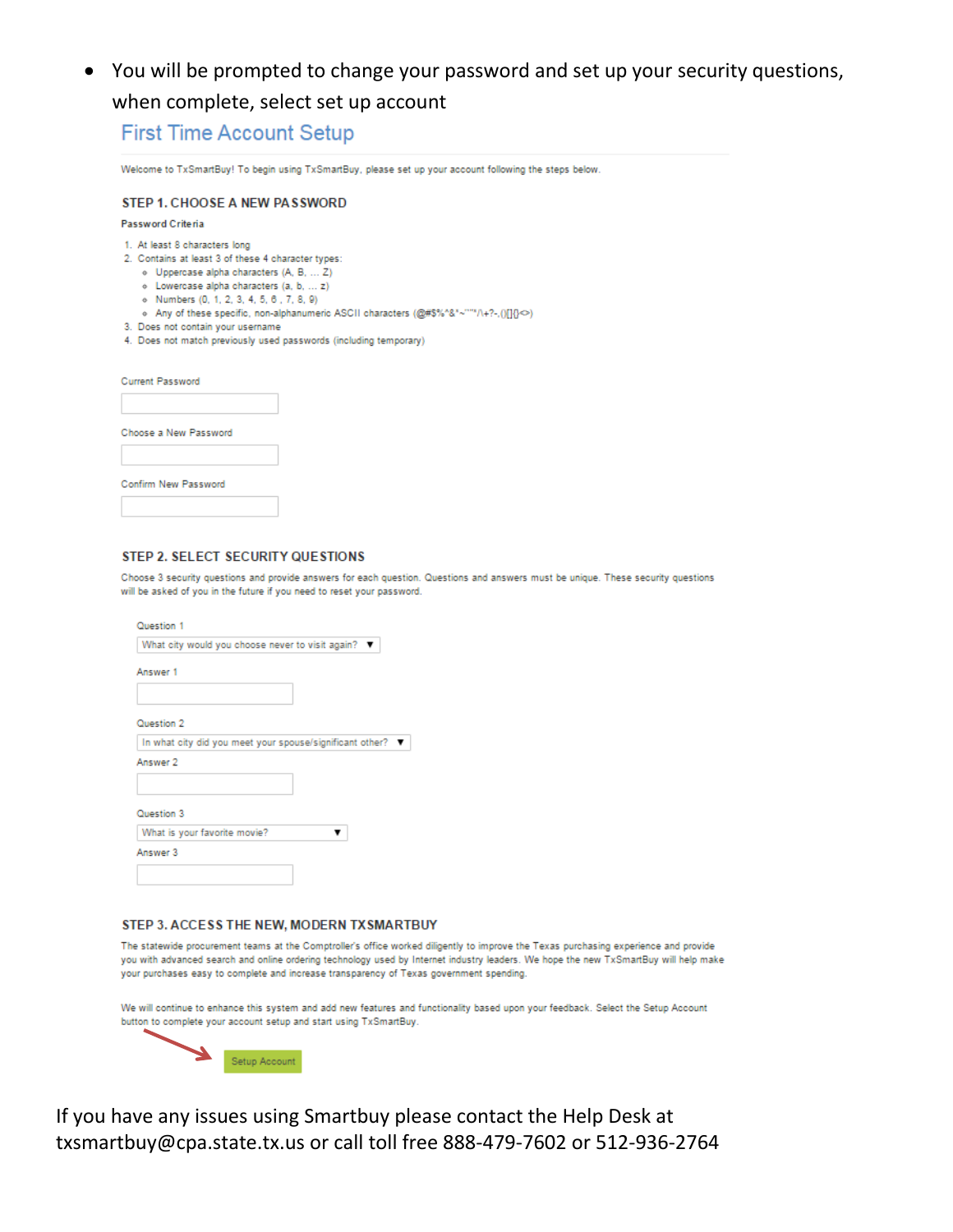After confirmation of set up, select Go to My Account

| <b>TxSmartBuy</b> |                                                                     | My Account + |
|-------------------|---------------------------------------------------------------------|--------------|
|                   | <b>First Time Account Setup</b>                                     |              |
|                   | Account setup complete! Click the button below to go to My Account. | $\mathbf{x}$ |
|                   | <b>Go to My Account</b>                                             |              |

## **My Account Features**

- In My Account you can choose to:
	- o See the Overview of your account
	- o Change your password or security questions
	- o View current and past Purchaser orders
	- o View current and Past Fee Invoices (back to June 1, 2014)
	- o Admin Fee and TXMAS Sales Rebate payments (back to June1, 2014)



## **Searching and Viewing the Contractor Portal Information**

 Each Category of information (Purchase Orders, Invoices, and Payment History) has its own set or filters available. This will allow you to narrow your search by one of the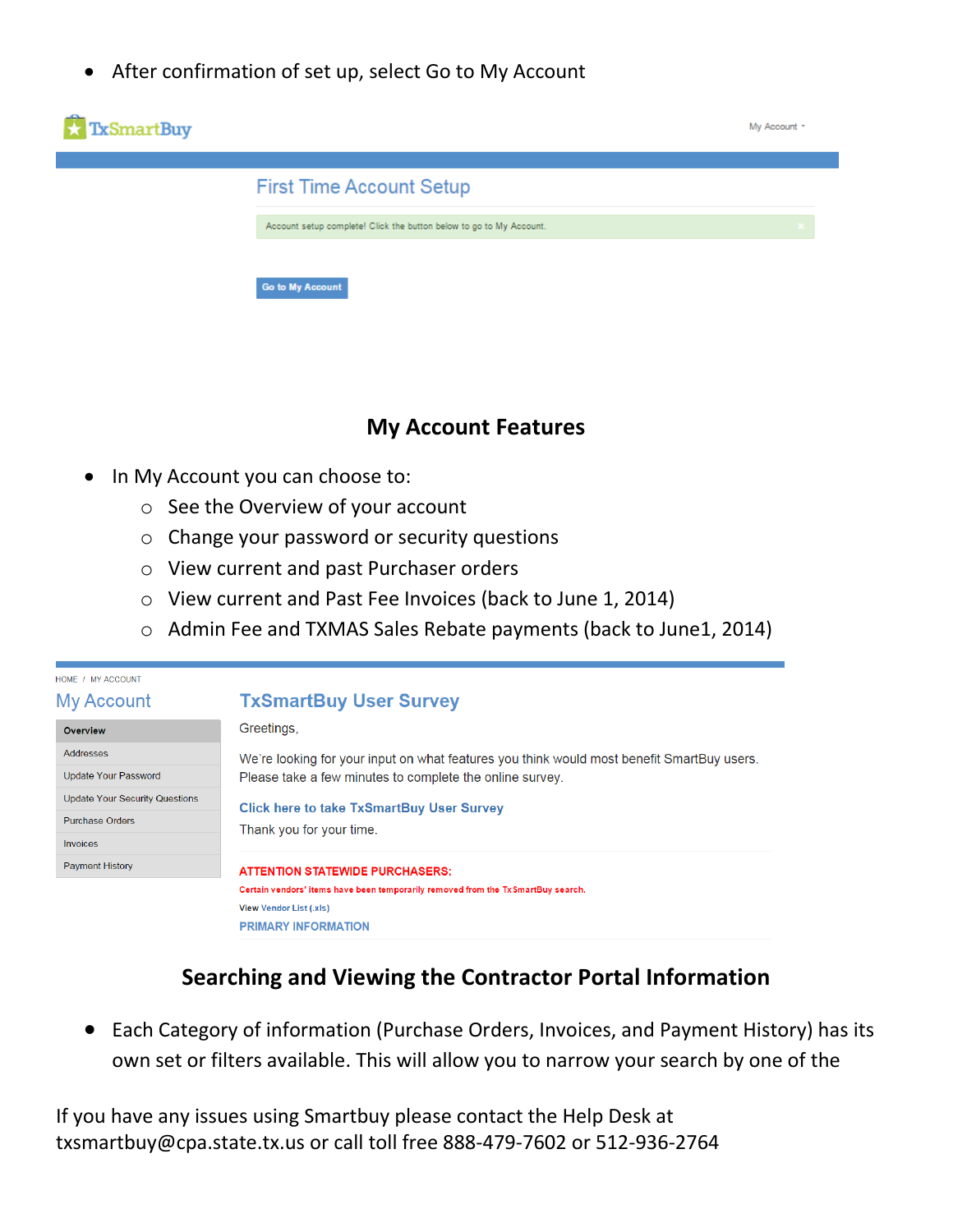following fields (If you don't select a filter criteria it will automatically show the most current at the top of the results list. You can use one or more filters at one time to narrow your search results.

# **Purchase Orders**

| Purchase Order Number                               | <b>Contract Number</b><br>▼<br>$\overline{\phantom{m}}$ | <b>Customer Tracking Number</b> | Agency/CO-OP                                                             |
|-----------------------------------------------------|---------------------------------------------------------|---------------------------------|--------------------------------------------------------------------------|
| Date Range<br>$-$<br><b>Clear Filters</b><br>Search | <b>Start Date</b>                                       | <b>End Date</b>                 | Dealer(s)<br>None selected $\blacktriangledown$<br><b>Export Results</b> |
| <b>Purchase Order List</b>                          |                                                         |                                 |                                                                          |



If you drill down you can see all details of a PO, Payment, or Invoice record.

- o Purchase Orders Fields
	- Purchase Order Number—Smartbuy PO Number
	- Contract Number—If you have Multiple contracts you may want to view one contract at a time by using the contract filter
	- Customer Tracking Number—is what the purchaser entered for the tracking number at the time they checked out.
	- Agency/CO-OP—you can enter part of either the Agency or CO-OP name or number
	- Date Range- Allows for a preset time range i.e. One week ago
	- Start Date—Set up a custom time range can be used by itself or with the End date filter
	- End Date
	- Dealer(s)—if you have dealers you can select one of the dealers to view any Purchase Orders they have received on your contract.
- o Viewing Purchase orders
	- **After logging into to your account select Purchase Orders from** the grey menu on the left hand side of the page.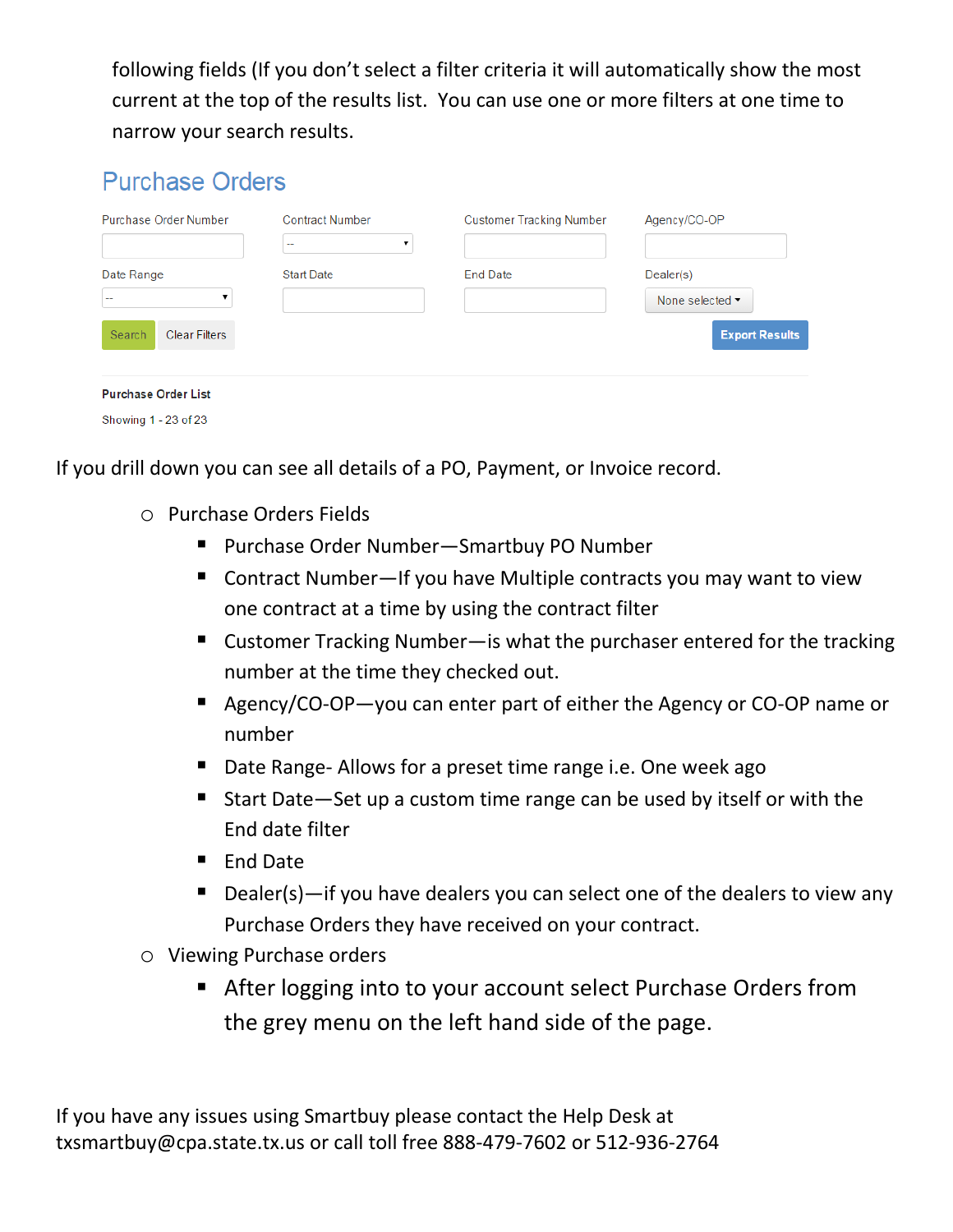- Use the filter at the top of the purchase order page to search for the desired PO.
- **Select the blue View Details box to see the complete PO**
- To use any of the Filters enter your search criteria in the appropriate filter and select search
- **•** You can clear your selection by using the clear filters and change your search criteria, then search again

|                   | <b>Purchase Orders</b>                              |                                                          |                                 |                                                                                  |
|-------------------|-----------------------------------------------------|----------------------------------------------------------|---------------------------------|----------------------------------------------------------------------------------|
|                   | Purchase Order Number                               | <b>Contract Number</b><br>۷.<br>$\overline{\phantom{a}}$ | <b>Customer Tracking Number</b> | Agency/CO-OP                                                                     |
| Search PO filters | Date Range<br>٧.<br><b>Clear Filters</b><br>Search  | <b>Start Date</b>                                        | <b>End Date</b>                 | Dealer(s)<br>None selected -<br><b>Export Results</b>                            |
|                   | <b>Purchase Order List</b><br>Showing 1 - 50 of 480 |                                                          |                                 | $2 \quad 3$<br>$4 \quad 5 \quad \rightarrow \quad \rightarrow$<br>$1 -$<br>$\ll$ |
|                   | <b>Purchase Order Date</b><br>12/11/2015            | Purchase Order Total<br>\$1.44                           |                                 | Q View Details                                                                   |
|                   | <b>Purchase Order Number</b><br>16033191            | <b>Status</b><br><b>PO</b> Issued                        |                                 | Tracking #:<br>555                                                               |
|                   | Contractor/Dealer<br><b>ABC Company</b>             | Company/Agency<br>TxCPA Agency for Testing - 54321       |                                 | Revision #:<br>- None -                                                          |
|                   | <b>Purchase Order Date</b><br>12/11/2015            | <b>Purchase Order Total</b><br>\$68.38                   |                                 | Q View Details                                                                   |
|                   | <b>Purchase Order Number</b><br>16033186            | <b>Status</b><br><b>PO</b> Issued                        |                                 | Tracking #:<br>scroll test 2                                                     |
|                   | Contractor/Dealer<br><b>ABC Company</b>             | Company/Agency<br>TxCPA Agency for Testing - 54321       |                                 | Revision #:<br>- None -                                                          |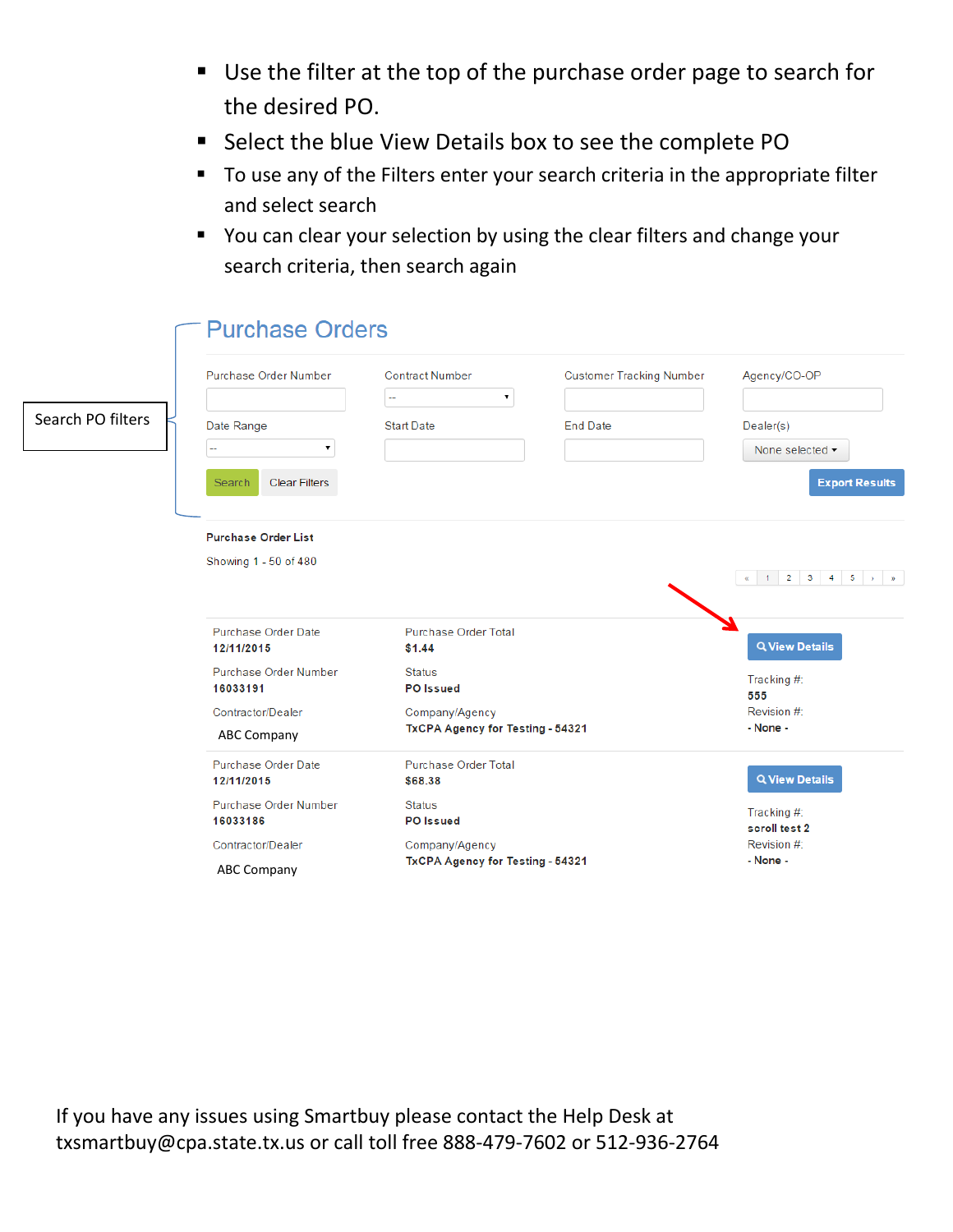## **Purchase Order Details**



Congress Avenue **Austin TX** 78745

- o Invoices Fields
	- Invoice Number

**Wood Pencils** 

- Purchase Order Number—SmartBuy PO number
- Invoice Status Open or Paid
- View invoice details select an invoice you can view all PO's associated with that Invoice. The blue PO number is a clickable link to view that Po's details
- Fee Type-TSB Admin Fee or TXMAS Sales Rebate
- Date Range- Allows for a preset time range i.e. One week ago
- Start Date—Set up a custom time range can be used by itself or with the End date filter
- End Date
- o Viewing Admin Fee and TXMAS Rebate Invoices
	- **From the Main Overview Account page choose Invoices from the grey** menu on the left hand side of the page
	- Use the filter at the top of the purchase order page to search for the desired invoice.